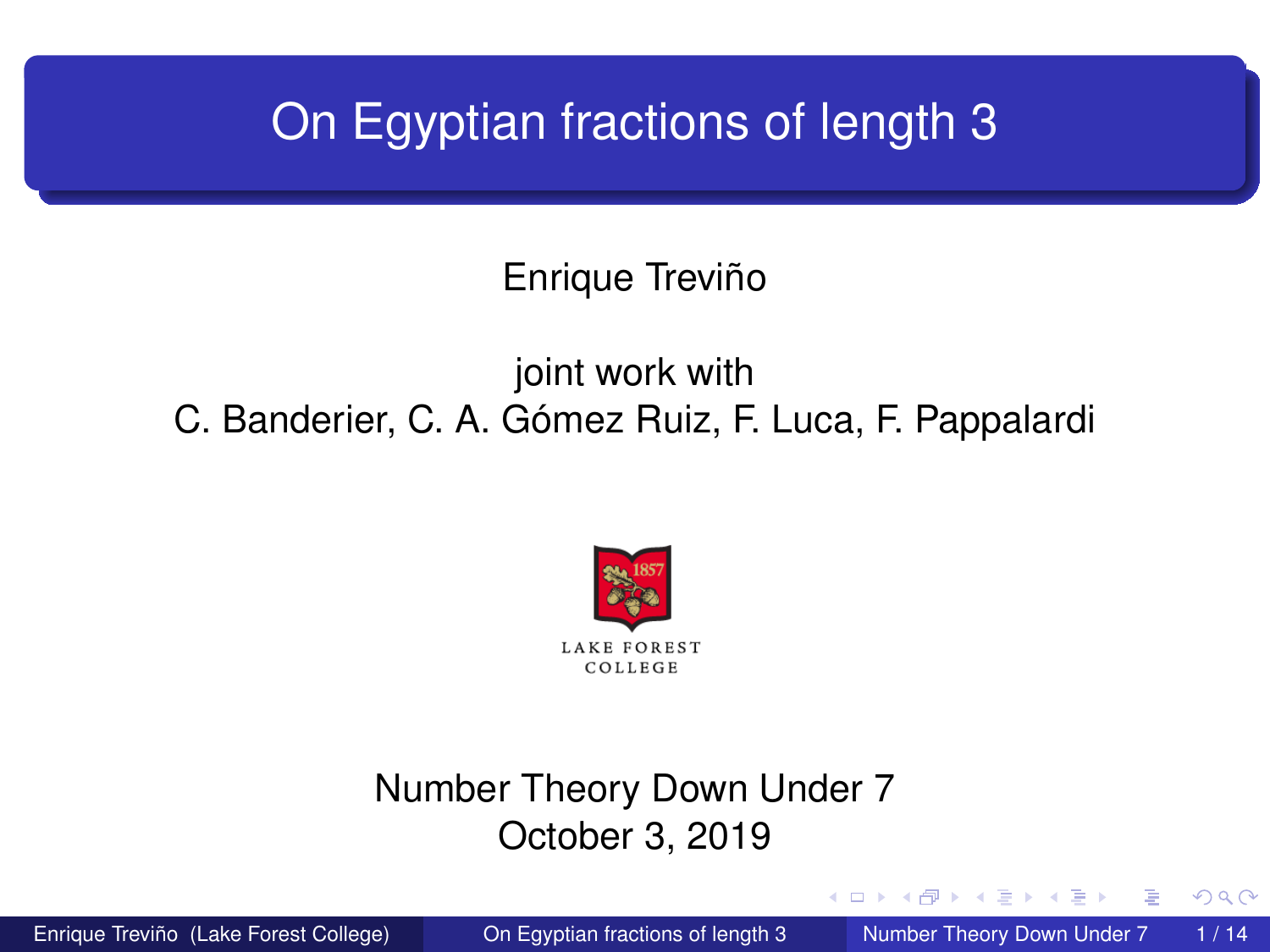Any positive rational *a*/*n* can be written as the sum of positive unit fractions

$$
\frac{a}{n} = \frac{1}{m_1} + \frac{1}{m_2} + \cdots + \frac{1}{m_k}.
$$

The above is an example of an Egyptian fraction decomposition of length *k*.

 $QQ$ 

 $\mathcal{A}$   $\overline{\mathcal{B}}$   $\rightarrow$   $\mathcal{A}$   $\overline{\mathcal{B}}$   $\rightarrow$   $\mathcal{A}$   $\overline{\mathcal{B}}$   $\rightarrow$ 

4 0 8 1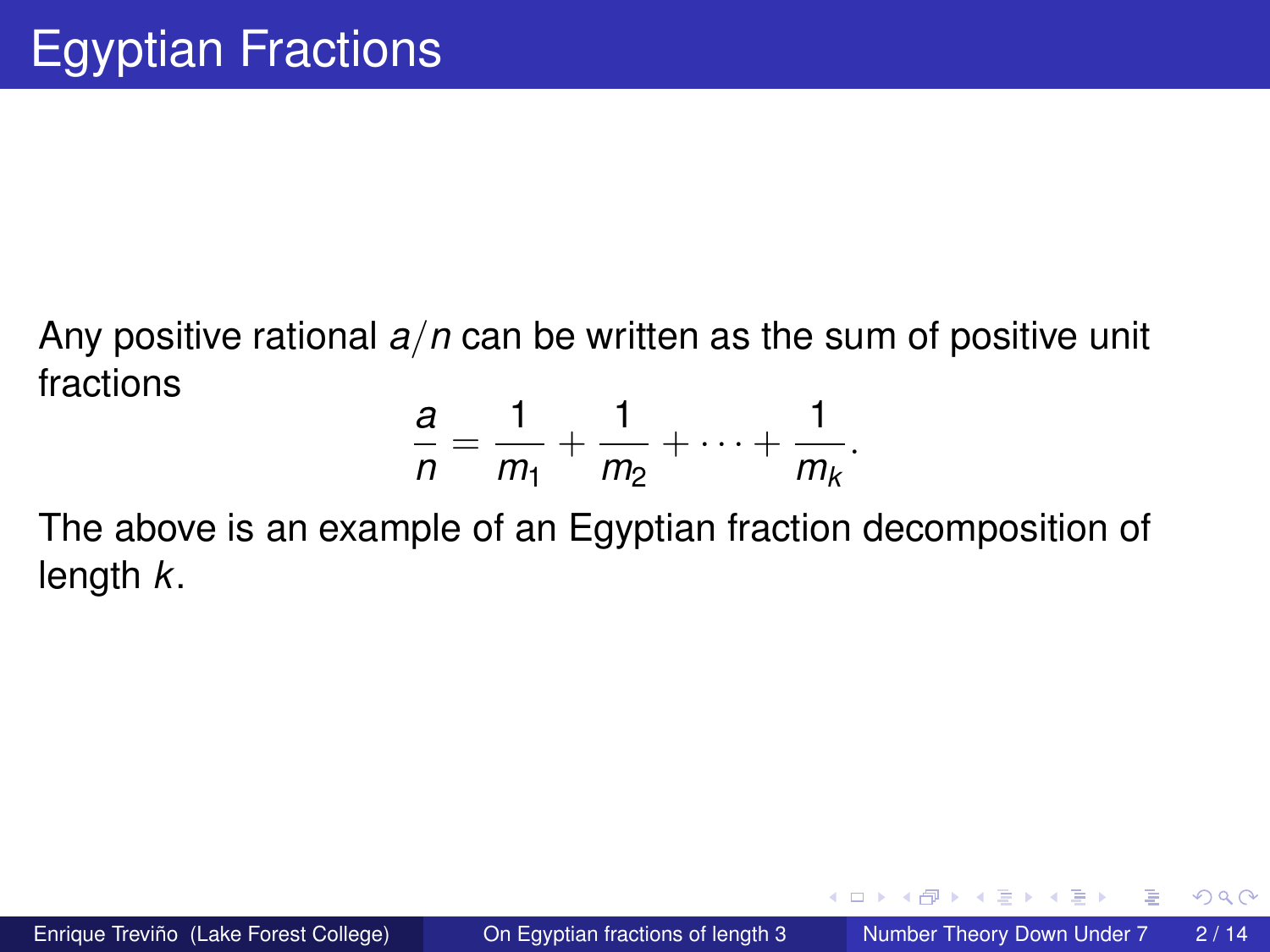#### **Conjecture**

*There exist positive integers m*1, *m*2, *m*<sup>3</sup> *such that*

$$
\frac{4}{n}=\frac{1}{m_1}+\frac{1}{m_2}+\frac{1}{m_3}.
$$

- Suffices to check it for  $n = p$ .
- True for  $p \equiv 3 \mod 4$  because

$$
\frac{4}{\rho}=\frac{1}{\frac{\rho+1}{4}}+\frac{1}{\frac{\rho+1}{2}\rho}+\frac{1}{\frac{\rho+1}{2}\rho}.
$$

- It has been verified for  $n \leq 10^{14}$ .
- The set of exceptions has density 0. (Vaughan 1970)

**The Second** 

4 D.K.

 $\Omega$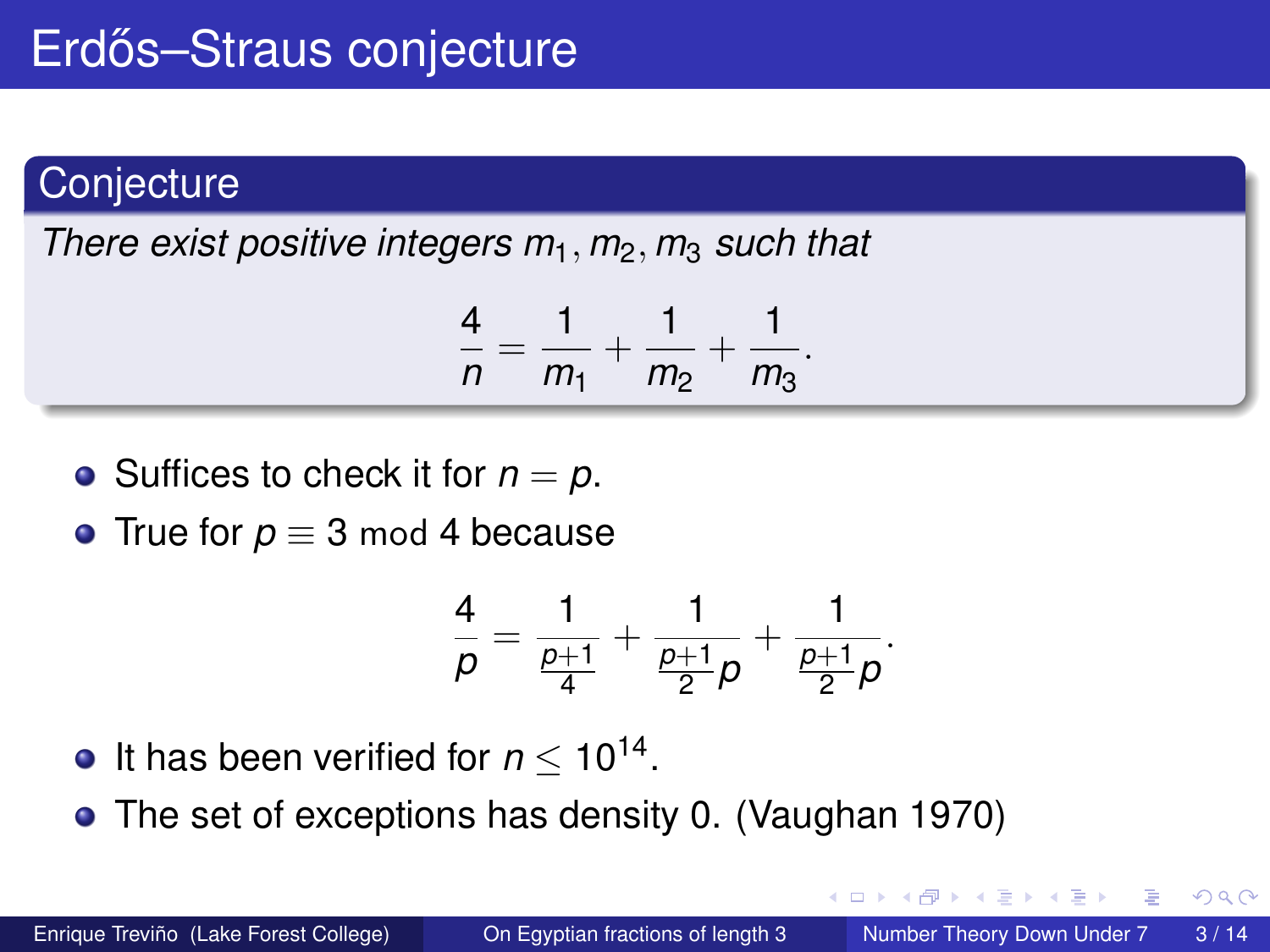#### Since we can't prove it, let's average!

#### Theorem (Elshotz–Tao (2013)) *Let*  $f(n) = \#\left\{(m_1, m_2, m_3) \in \mathbb{N}^3 : \frac{4}{n}\right\}$  $\frac{4}{n} = \frac{1}{m}$  $\frac{1}{m_1} + \frac{1}{m_2}$  $\frac{1}{m_2} + \frac{1}{m_3}$ *m*<sup>3</sup>  $\Big\}$ , *then*  $x\log^2 x \ll \sum f(p)\ll x\log^2 x\,$  log log  $x.$ *p*≤*x*

 $298$ 

イタト イミト イミトー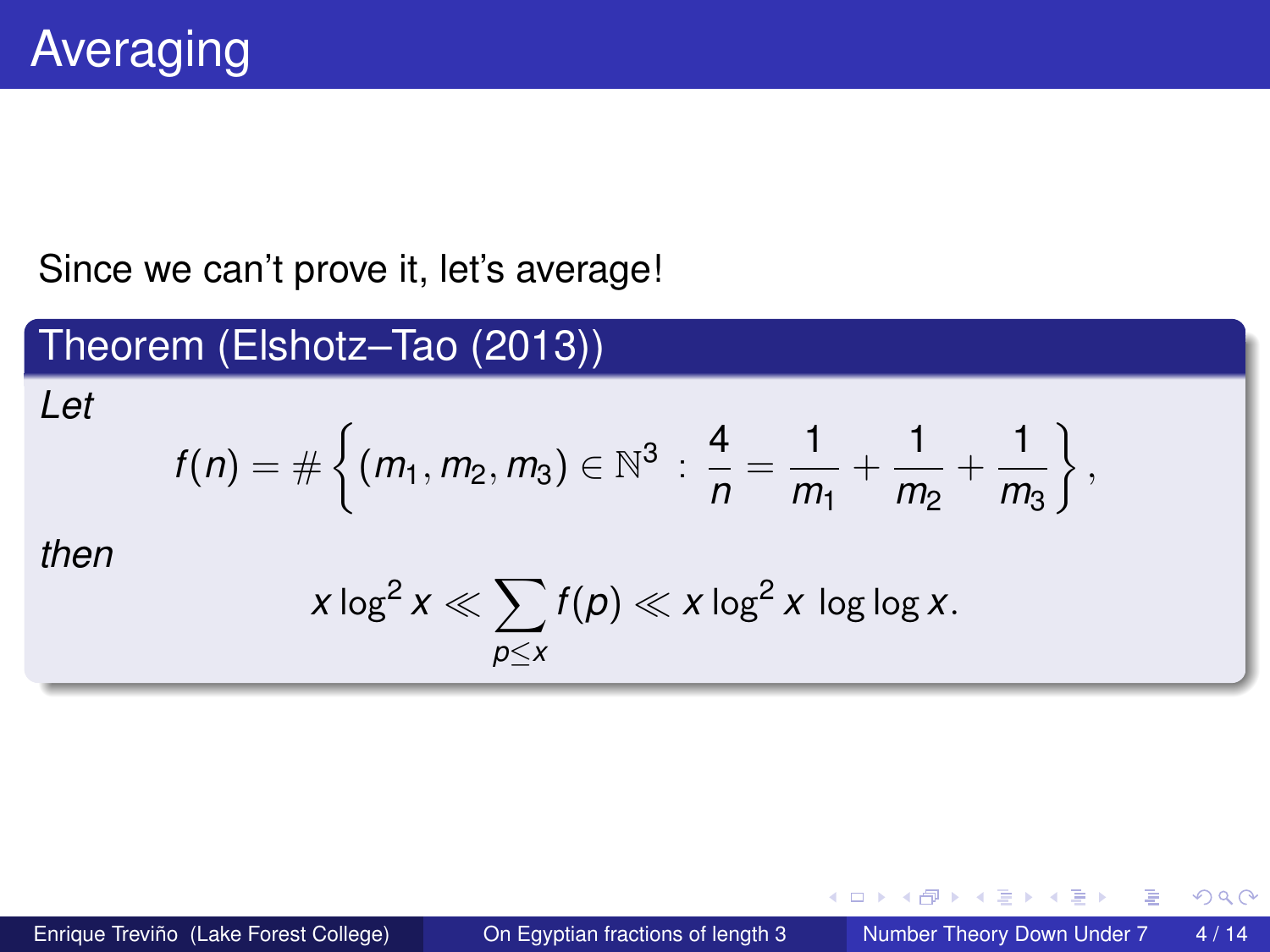#### Functions we want to estimate

$$
A_k(n) = \#\left\{a \in \mathbb{N} : \frac{a}{n} = \frac{1}{m_1} + \frac{1}{m_2} + \dots + \frac{1}{m_k}\right\}.
$$
  

$$
A_k^*(n) = \#\left\{a \in \mathbb{N} : \gcd(a, n) = 1, \frac{a}{n} = \frac{1}{m_1} + \frac{1}{m_2} + \dots + \frac{1}{m_k}\right\}.
$$
  

$$
f_a(n) = \#\left\{(m_1, m_2, m_3) \in \mathbb{N}^3 : \frac{a}{n} = \frac{1}{m_1} + \frac{1}{m_2} + \frac{1}{m_3}\right\}.
$$
  

$$
F(n) = \#\left\{(a, m_1, m_2, m_3) \in \mathbb{N}^4 : \frac{a}{n} = \frac{1}{m_1} + \frac{1}{m_2} + \frac{1}{m_3}\right\}.
$$

Enrique Treviño (Lake Forest College) [On Egyptian fractions of length 3](#page-0-0) Number Theory Down Under 7 5/14

重

 $299$ 

←ロト ←部 ト ←語 ト ←語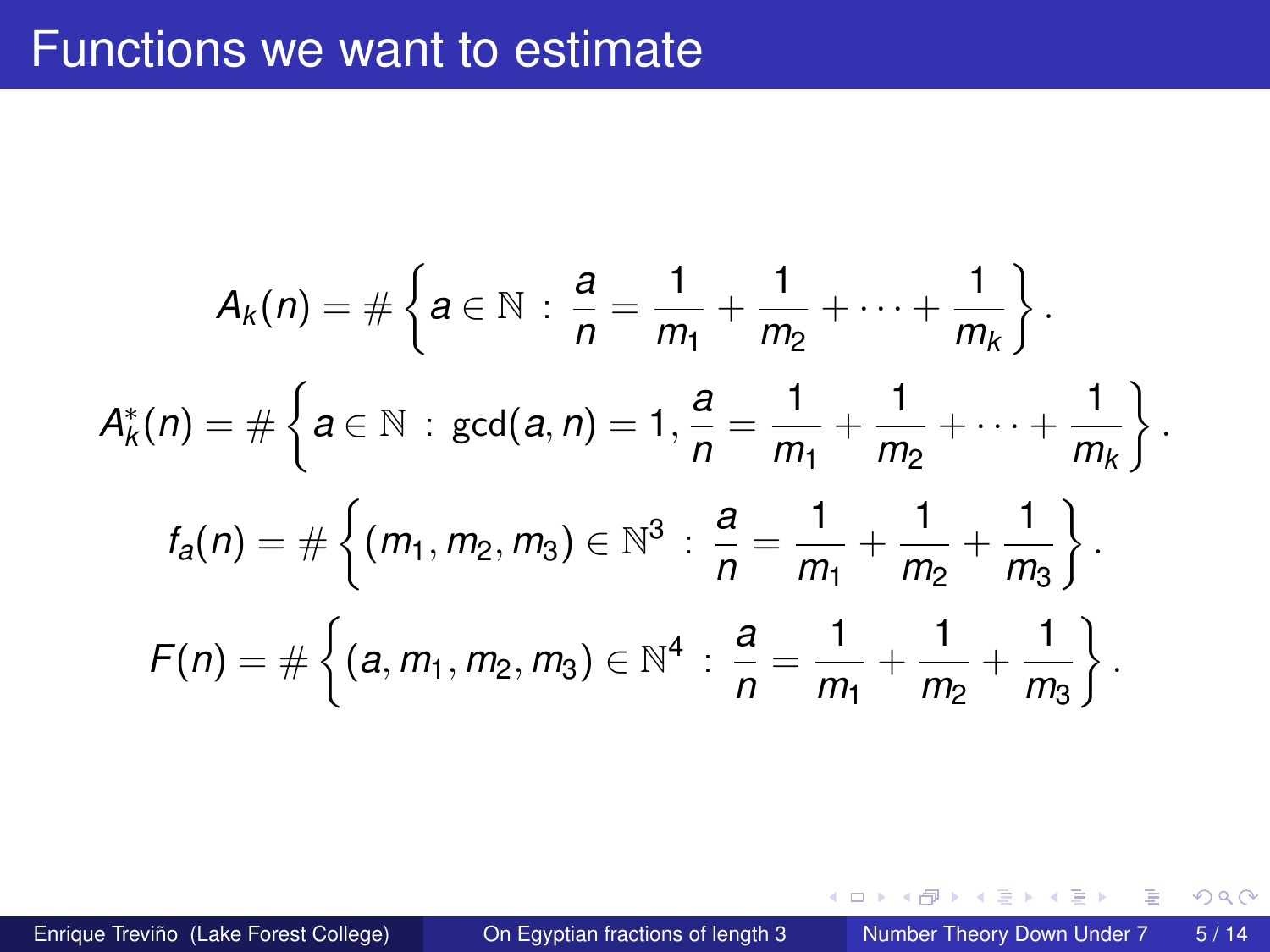

$$
A_k(n) = \#\left\{a \in \mathbb{N} : \frac{a}{n} = \frac{1}{m_1} + \frac{1}{m_2} + \cdots + \frac{1}{m_k}\right\}.
$$
  

$$
A_k^*(n) = \#\left\{a \in \mathbb{N} : \gcd(a, n) = 1, \frac{a}{n} = \frac{1}{m_1} + \frac{1}{m_2} + \cdots + \frac{1}{m_k}\right\}.
$$

#### Theorem (Croot, Dobbs, Friedlander, Hetzel, Pappalardi (2000))

*For any*  $\varepsilon > 0$ ,

$$
A_2^*(n)\ll n^{\varepsilon}, \qquad A_2(n)\ll n^{\varepsilon}.
$$

*Furthermore*

$$
x \log^3 x \ll \sum_{n \leq x} A_2^*(n) \ll x \log^3 x,
$$

*and*

$$
x\log^4 x \ll \sum_{n\leq x} A_2(n) \ll x\log^4 x.
$$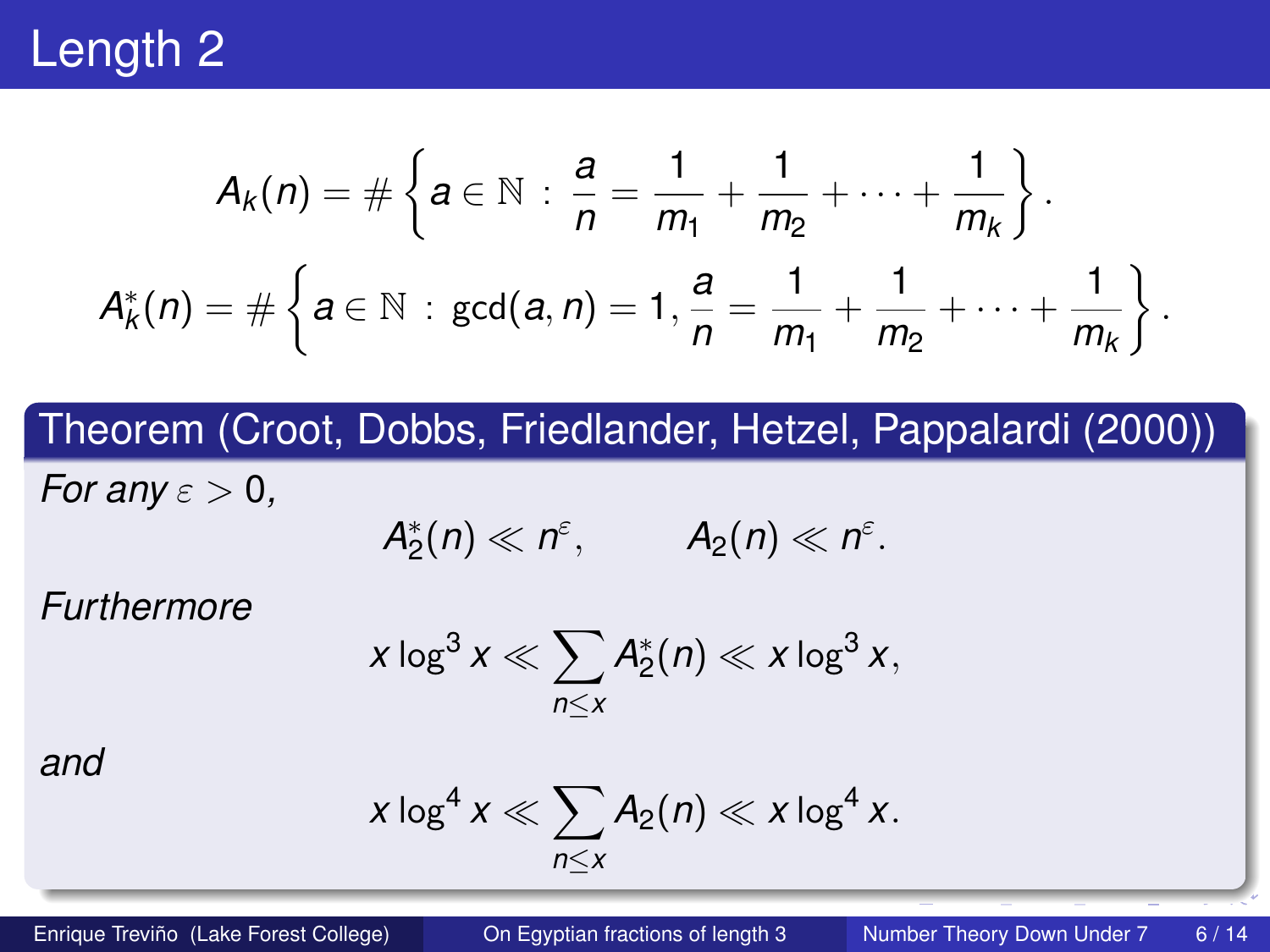$$
A_k(n) = \#\left\{a \in \mathbb{N} \,:\, \frac{a}{n} = \frac{1}{m_1} + \frac{1}{m_2} + \cdots + \frac{1}{m_k}\right\}.
$$

#### Theorem (Luca–Pappalardi (2019))

$$
x \log^3 x \ll \sum_{p \leq x} A_3(p) \ll x \log^5 x.
$$

Enrique Treviño (Lake Forest College) [On Egyptian fractions of length 3](#page-0-0) Number Theory Down Under 7 7/14

 $299$ 

A + + = + +

4 0 8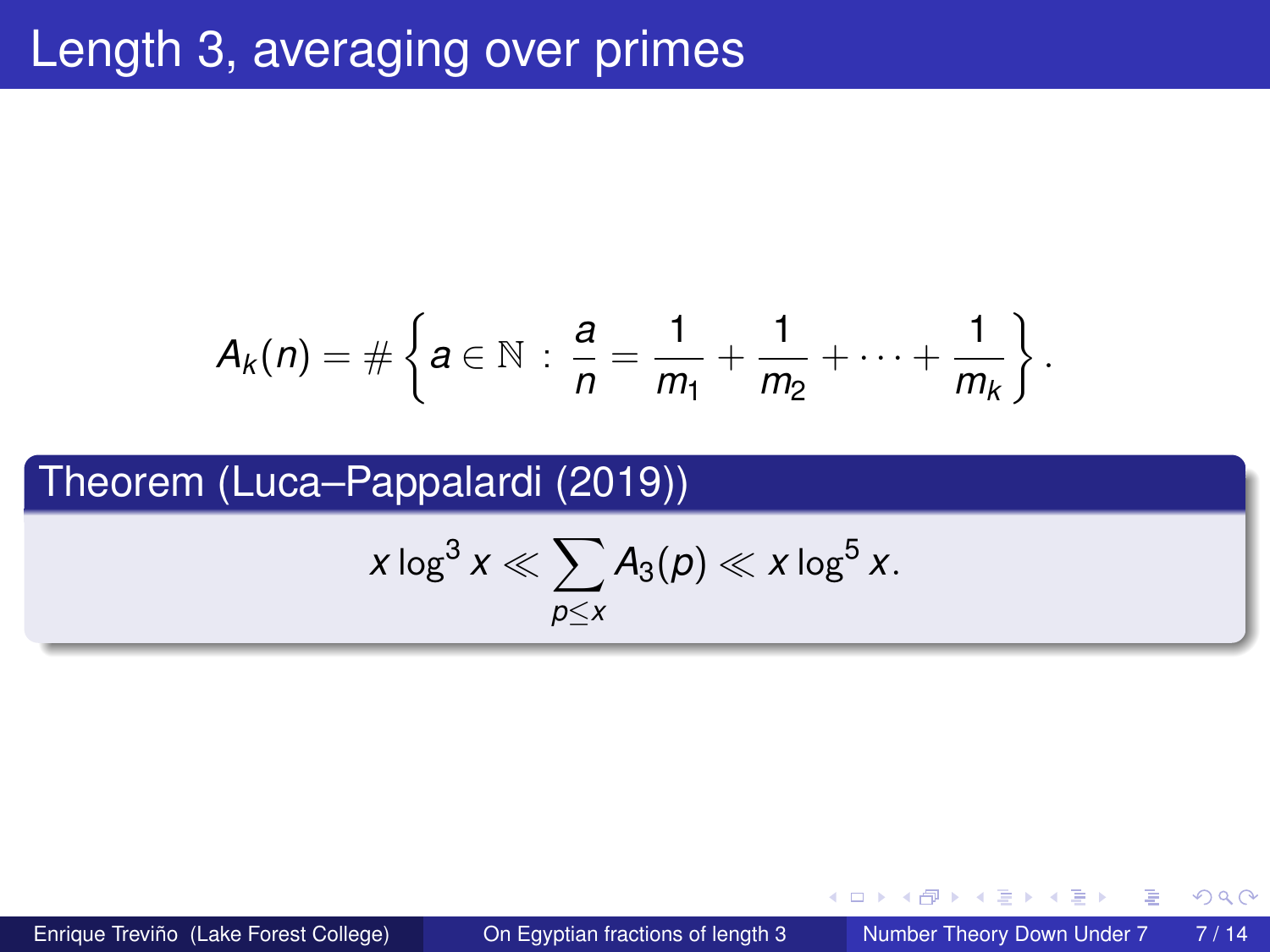$A_3(n)$ 

#### Theorem (Croot, Dobbs, Friedlander, Hetzel, Pappalardi (2000))

*For any*  $\varepsilon > 0$ ,

$$
A_3(n)\ll n^{\frac{1}{2}+\varepsilon}.
$$

#### Theorem (Banderier, Gómez Ruiz, Luca, Pappalardi, Treviño)

 $\mathcal{L}$ et  $h(n) = C/\log\log n,$  where  $C = \frac{2\log(48)\log(\log(6983776800))}{\log(6983776800)} \approx 1.066.$ *Then*  $A_3(n) \leq 10n^{\frac{1}{2} + \frac{13}{4}h(n)}\log n$ .

## **Corollary**  $For n \geq 10^{10^{23}},$  $A_3(n) \leq \frac{1}{100} n^{\frac{1}{2} + \frac{1}{15}}.$

 $QQQ$ 

K ロ ト K 個 ト K 君 ト K 君 ト 一君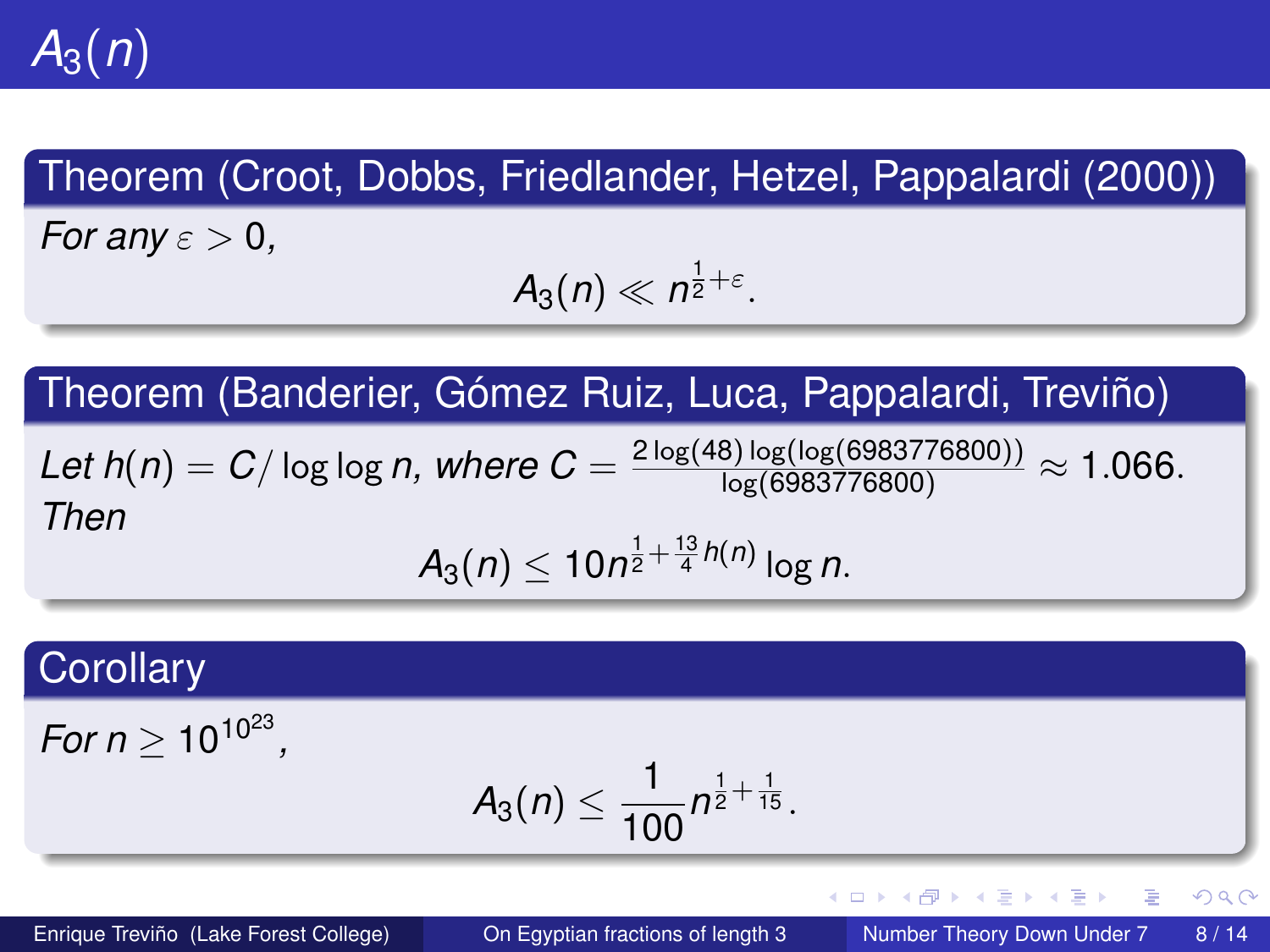

$$
f_a(n) = \#\left\{ (m_1, m_2, m_3) \in \mathbb{N}^3 \, : \, \frac{a}{n} = \frac{1}{m_1} + \frac{1}{m_2} + \frac{1}{m_3} \right\}.
$$

## Theorem (Elshotz–Tao (2013))  $f_4(p) \ll p^{\frac{3}{5} + o(1)}.$

#### Theorem (Banderier, Gómez Ruiz, Luca, Pappalardi, Treviño)

*For any* ρ*,*

$$
f_a(n) \leq n^{\varepsilon} \left( \frac{n^{\frac{1}{2} + \frac{\rho}{2}}}{a} + n^{1-\rho} \right).
$$

*Therefore,*

$$
f_a(n) \ll \frac{n^{\frac{2}{3}+\varepsilon}}{a^{\frac{2}{3}}}.
$$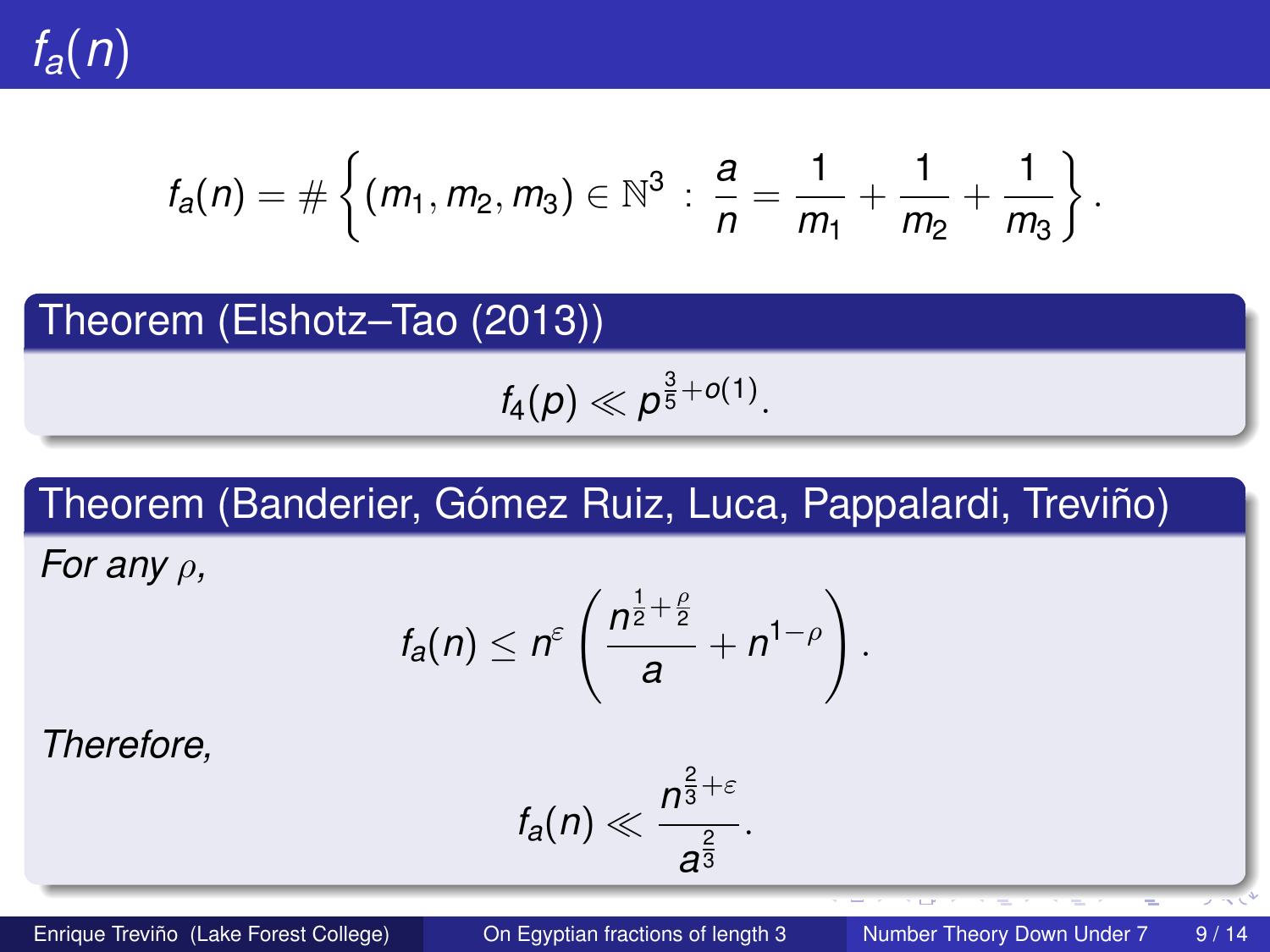#### Theorem (Banderier, Gómez Ruiz, Luca, Pappalardi, Treviño)

*For any* ρ*, Let* 1/3 ≤ ρ*, and n* ≥ 11000*. Then*

$$
f_a(n) \leq 6n^{5h(n)} \left( 6\sqrt{2} \frac{n^{1/2+\rho/2}}{a} 10^{h(n)} + \frac{3}{2} n^{1-\rho} \log n6^{h(n)} \right).
$$
 (1)

#### **Corollary**

*If*  $n > 10^{10^{23}}$ *, then* 

$$
f_a(n) < \frac{1}{100} n^{\frac{1}{10}} \left( \frac{n^{1/2 + \rho/2}}{a} + n^{1-\rho} \right).
$$

 $\Omega$ 

K ロ ⊁ K 倒 ≯ K 君 ⊁ K 君 ⊁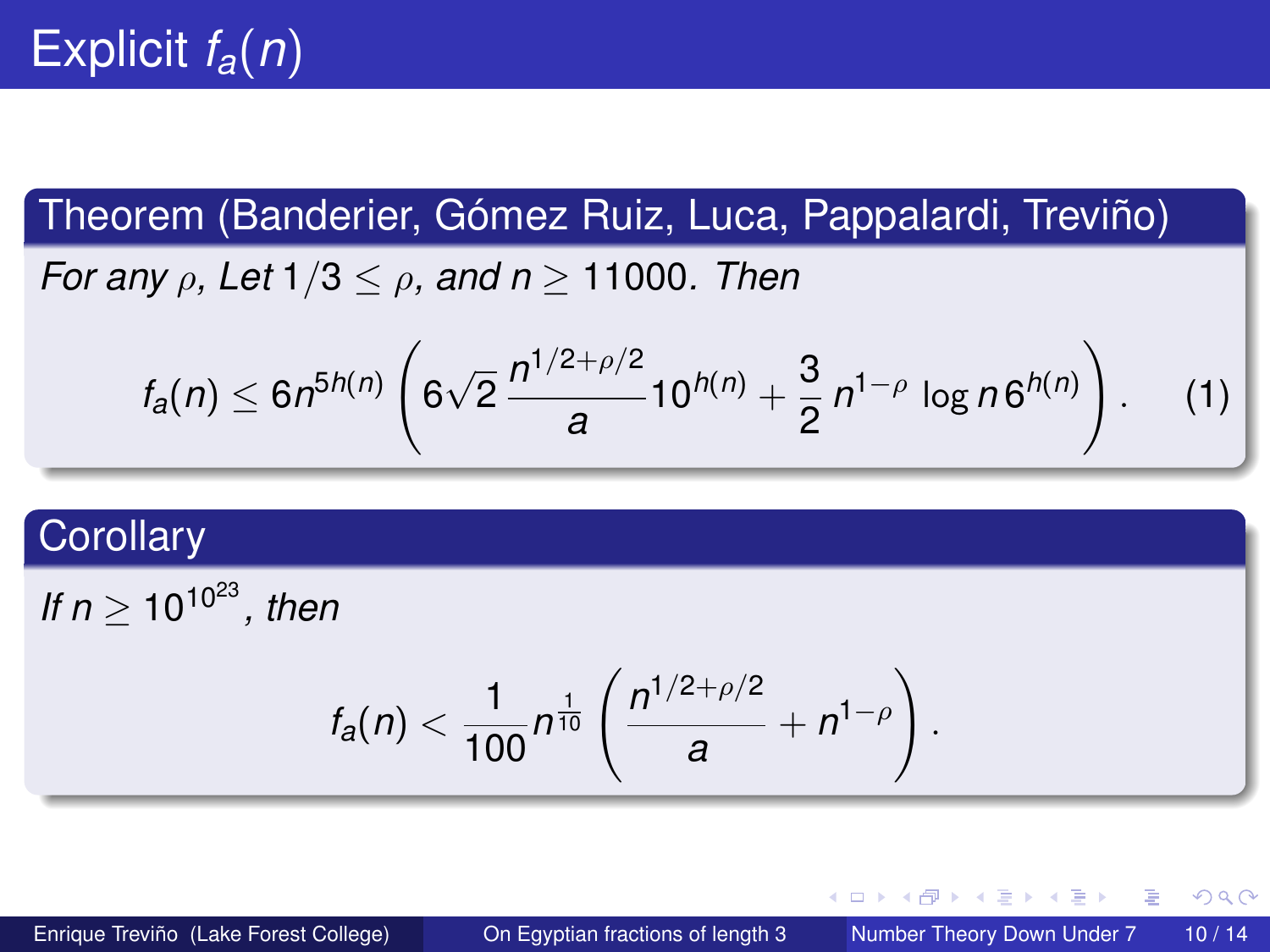

$$
F(n) = \#\left\{ (a, m_1, m_2, m_3) \in \mathbb{N}^4 \, : \, \frac{a}{n} = \frac{1}{m_1} + \frac{1}{m_2} + \frac{1}{m_3} \right\}.
$$

Theorem (Banderier, Gómez Ruiz, Luca, Pappalardi, Treviño) *Let*  $\varepsilon > 0$ *, then*  $F(n) \ll n^{\frac{5}{6}+\varepsilon}.$ 

This implies that for large enough *n*, *F*(*n*) < *n*. This suggests the question, what is the largest *n* such that *F*(*n*) ≥ *n*. The first values for which  $F(n) < n$  are: *F*(8821) = 8590, *F*(11161) = 10270, *F*(11941) = 10120.

 $\mathcal{A}$   $\overline{\mathcal{B}}$   $\rightarrow$   $\mathcal{A}$   $\overline{\mathcal{B}}$   $\rightarrow$   $\mathcal{A}$   $\overline{\mathcal{B}}$   $\rightarrow$ Enrique Treviño (Lake Forest College) [On Egyptian fractions of length 3](#page-0-0) Number Theory Down Under 7 11/14

 $\Omega$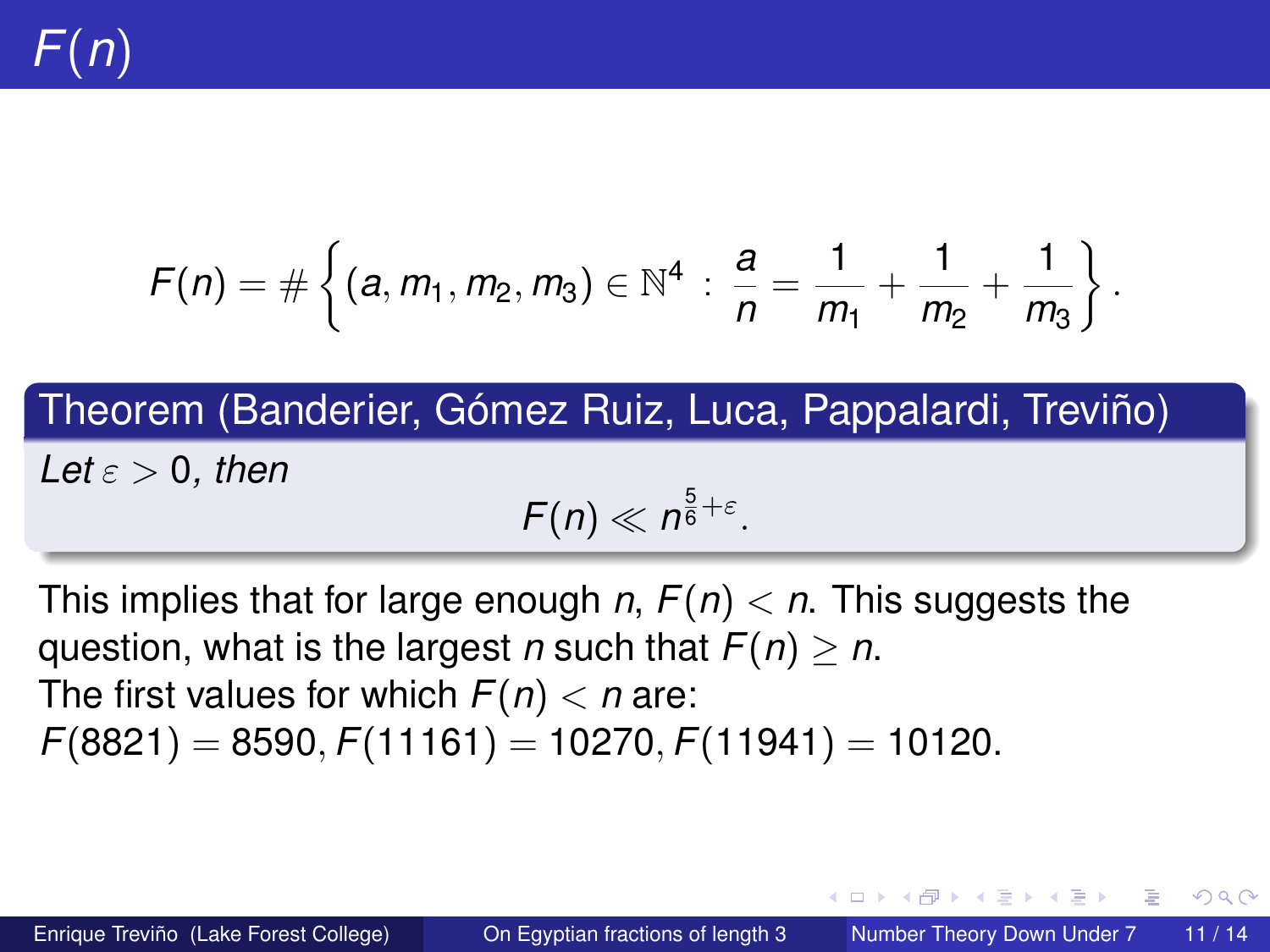#### Theorem (Banderier, Gómez Ruiz, Luca, Pappalardi, Treviño)

*For n*  $\geq 10^{10^{23}}$ .

$$
F(n)\leq \frac{1}{10}n
$$

Enrique Treviño (Lake Forest College) [On Egyptian fractions of length 3](#page-0-0) Number Theory Down Under 7 12 / 14

∍

 $299$ 

イロト イ押ト イヨト イヨト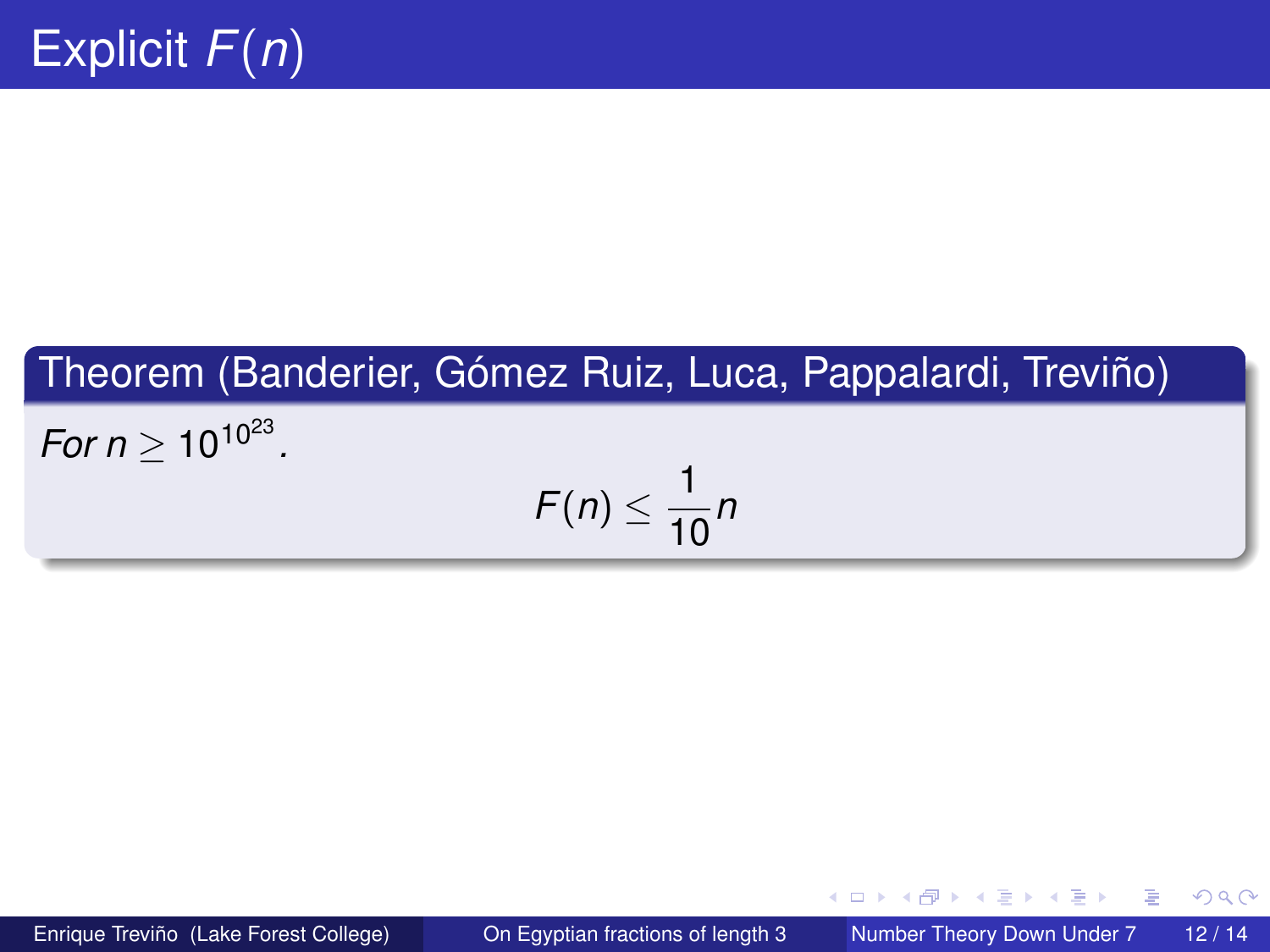#### Lemma (Luca, Pappalardi)

*Consider an Egyptian fraction decomposition of the irreducible fraction a*/*n:*

$$
\frac{a}{n} = \frac{1}{m_1} + \frac{1}{m_2} + \frac{1}{m_3} \qquad \text{with } \gcd(a, n) = 1 \tag{2}
$$

*Then there exist integers*  $D_1$ *,*  $D_2$ *,*  $D_3$ *,*  $v_1$ *,*  $v_2$ *,*  $v_3$  *with* 

(i)  $lcm(D_1, D_2, D_3)$  | *n* and gcd( $D_1, D_2, D_3$ ) = 1;

(ii)  $a$ v<sub>1</sub> v<sub>2</sub> v<sub>3</sub> |  $D_1$  v<sub>1</sub> +  $D_2$  v<sub>2</sub> +  $D_3$  v<sub>3</sub> and gcd( $v_i$ ,  $D_j$  v<sub>j</sub>) = 1 when i  $\neq$  j, *and the denominators of the Egyptian fractions are given by*

<span id="page-12-0"></span>
$$
m_i = \frac{n(D_1v_1 + D_2v_2 + D_3v_3)}{aD_iv_i}.
$$
 (3)

*Conversely, if conditions (i)–(ii) are fulfilled, then the m<sup>i</sup> 's defined via* [\(3\)](#page-12-0) *are integers, and denominators of k unit fractions summing to a*/*n.*